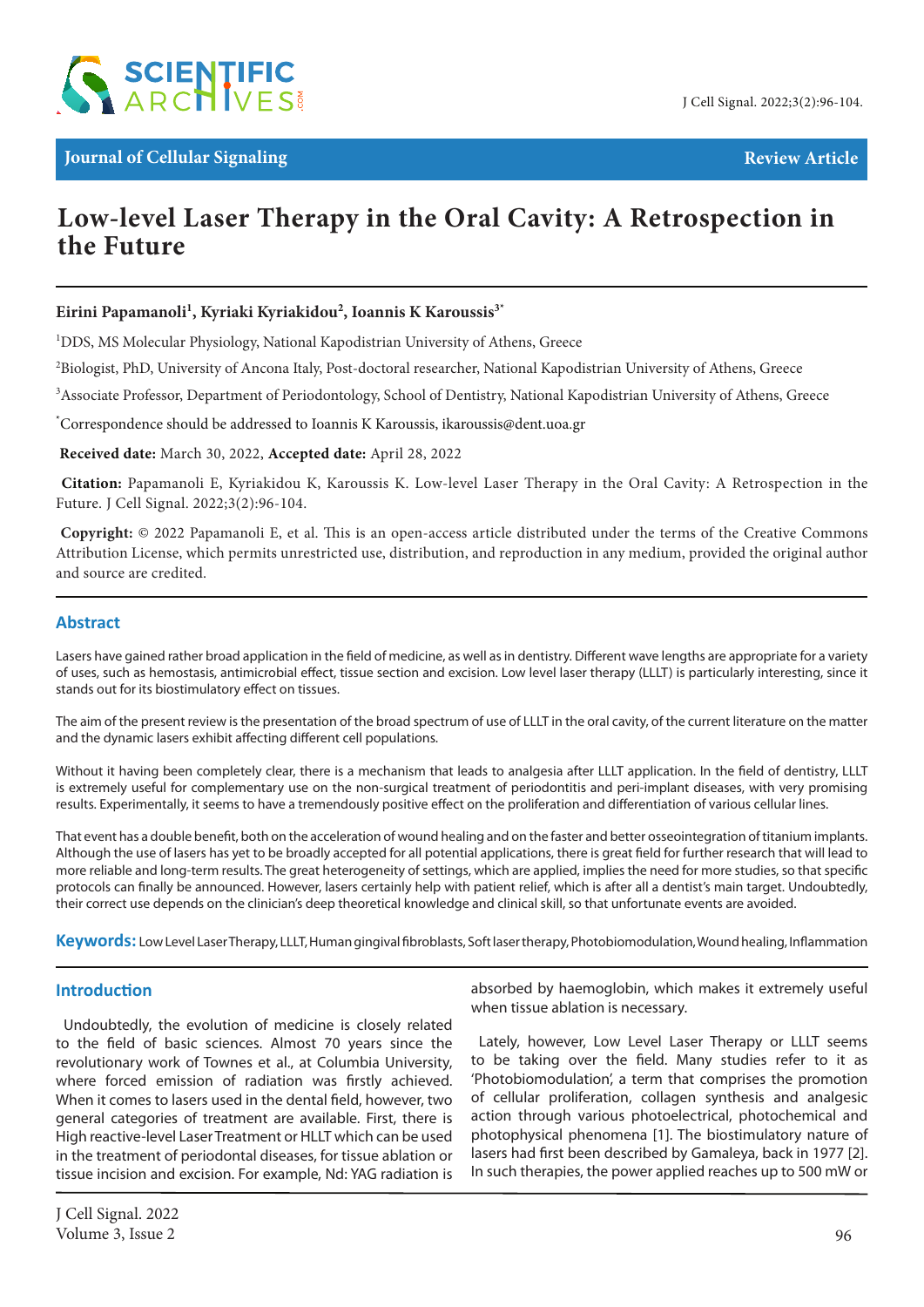

0.5 W, while the energy density is usually between 2-4 J/cm<sup>2</sup> [3]. Moreover, it is associated with small wavelengths, since the optimal results are achieved within the spectrum of red and near infrared radiation (540-1064 nm).

According to the Arndt-Schultz law, 'weak stimuli excite physiological activity, moderate stimuli favor it, and strong stimuli arrest it'. This means that 'all desirable biological responses arise within a therapeutic window' [4]. Lower energy will not lead to that result, whereas higher energies will have inhibitory action. This statement contains the logic behind LLLT, whose applications in the oral cavity will be discussed in this narrative review.

## **Mechanism of Action**

Human eukaryotic cells contain some thousands of mitochondria, where the production of Adenosine triphosphate (ATP) takes place and are therefore, the main energy depository of the cell. The final step of the respiratory chain in mitochondria, which is Complex IV, transfers electrons from cytochrome c to heme a, to the a<sub>3</sub>-Cu<sub>B</sub> centre and finally, to the molecular oxygen [5]. Under ischemic or stress conditions, nitrogen oxide (NO) is composed in the mitochondria, which antagonizes oxygen to the binding on cytochrome c oxidase. This chromophore molecule can absorb red and near infrared radiation, mainly due to the iron and copper ions that are parts of its subunits. Therefore, in a hypoxic cell, Low Level Laser Therapy causes the release of NO from cytochrome c oxidase, which leads to the re-binding of oxygen and ATP production, with the subsequent decrease of oxidative stress. Karu has also proposed 'Retrograde Mitochondrial Signalling', that starts with the absorption of a photon by Cox chromophore. Consequently, there is an increased ATP synthesis and alterations in the concentrations of ROS, NO and calcium. Moreover, modifications of the mitochondria structure, such as ATP synthesis and cAMP levels influence the nucleus [6].

An alternative theory, as far as the mechanism of action is concerned, regards the activation of photosensitive channels of ions, which allows the entrance of calcium in the cell [7]. Channelrhodopsins (ChRs) are the most researched of the

kind, which can be found in several kinds of flora, such as the algae [8,9]. This family consists of seven transmembranedomain proteins, that upon activation with LLLT, open and induce membrane depolarization. Moreover, Transient Receptor Potential (TRP) channels are currently studied, which are calcium channels whose activity is mediated by phosphoinositides [10]. For example, Yang et al. have demonstrated that stimulation of mast cells with LLLT resulted in an increase of intracellular calcium ions and release of histamine. The role of those channels was shown, since upon use of TRPV4 inhibitor, the secretion of instamine was halted [11]. TRPV1 channels are also affected by photobiomodulation, which blocks their activation by capsaicin, thus restricting the production of pain stimuli in neurons *in vitro* [12].

# **Clinical Implications – Treatment of Periodontal Diseases and Conditions**

Periodontal diseases, a major cause of tooth loss in adulthood, are treated with a series of therapeutic interventions that target bacteria, the main one being root scaling and planning. This process is highly intervening and causes trauma to the tissues, while their healing depends on various molecular and cellular responses.

As far as inflammation in general is concerned, Albertini et al. report its reduction after treatment with low-level laser irradiation [13]. Moreover, *in vivo* studies in rats have revealed a dose-dependent decrease in Tumor Necrosis Factor-a (TNF-a) levels with LLLT in acute inflammation [14]. Specifically, animals formerly injected with LPS, received four doses of 650nm-laser irradiation, with a total energy density of 5.2 J/cm<sup>2</sup>. LLLT seemed to reduce total TNF-a concentrations in a statistically significant manner. Bacteria, of course, are also cells and, based on this logic, Petrovic et al. searched the effect of LLLT on *Agregibacter actinomycetecomitans*, as well as *Tannerella forsythia*, *Porphyromonas gingivalis* and *Treponema denticola*. The latter three were characterized by Socransky et al., in 1998, as the most pathogenic bacteria in the oral cavity, mainly implicated in cases of severe periodontitis [15]. Petrovic used LLLT as an adjunctive to scaling and root planning, using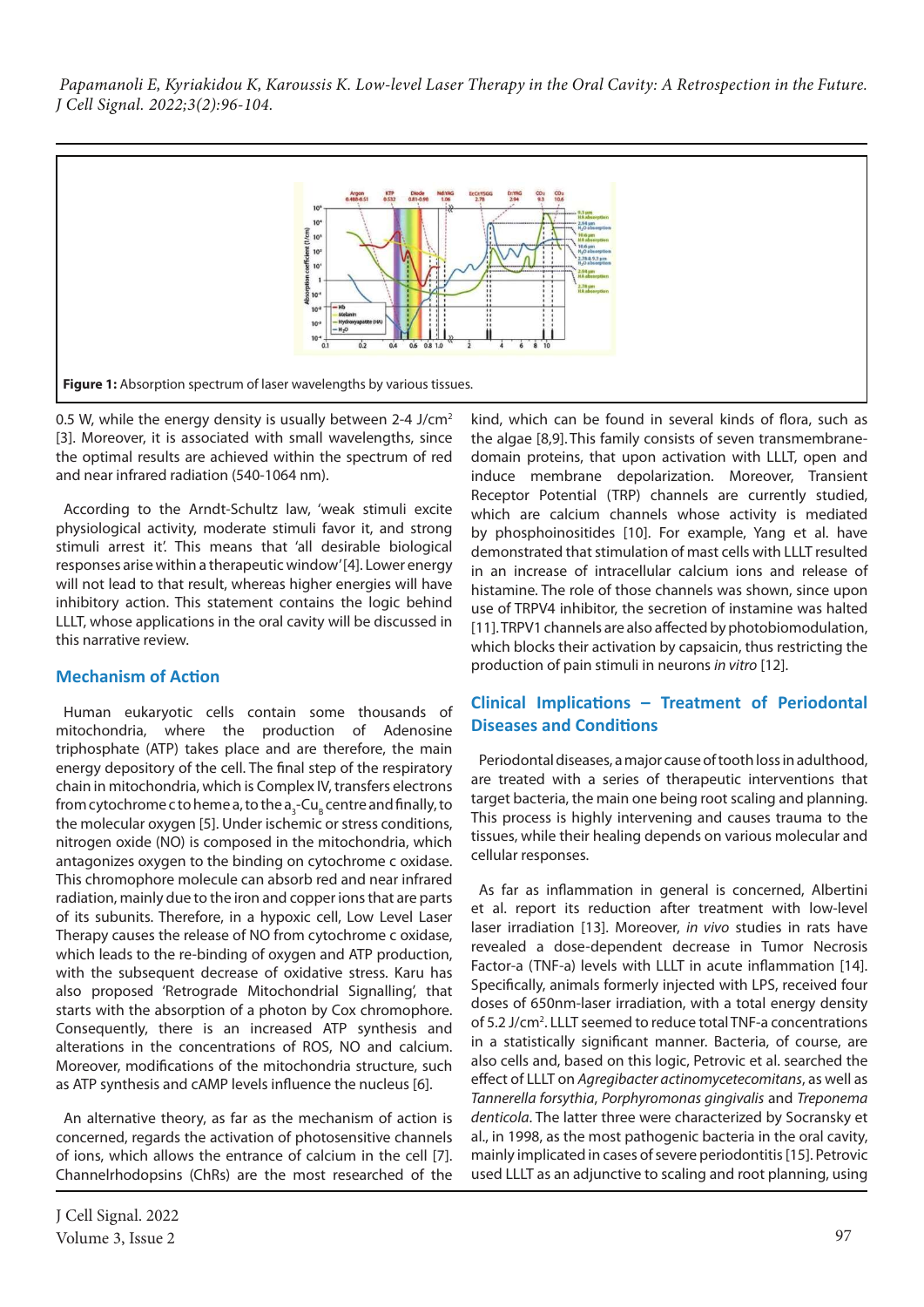980 nm-laser irradiation on 30 patients, at 0.2 W power and 6 J/ cm<sup>2</sup> energy density. All the bacteria were significantly reduced in numbers (p<0.01) for the group that received LLLT [16]. This finding is particularly important as the target of periodontal therapy is not only the arithmetic decrease of bacteria, but also a qualitative switch of biofilms towards the domination of more symbiotic species.

The classical approach to periodontal therapy is scaling and root planning per quadrant and a subsequent four- to six-week healing period which may be followed by surgical intervention if required for pocket elimination. The adjunct role of LLLT is studied as far as its effect on the improvement of clinical signs of inflammation and pocket depth reduction is concerned, during the non-surgical phase of therapy. Quadri et al. have examined the results of laser irradiation, subjunctively after scaling and root planning. They used a diode laser, at 635 nm wavelength at 10 mW power for 90 s and at 820 nm wavelength at 70 mW for 25 s. Six consecutive sessions were performed, with a week's time gap between them. All clinical parameters were significantly improved in the sites that received laser treatment. The authors have, therefore, concluded that adjunctive LLLT may indeed reduce inflammation of the periodontal tissues [17].

In a different study design, a comparison between a He-Ne laser at 632.8 nm wavelength and 3 mW power and a diode laser at 650 nm wavelength and 3 mW power was performed [18]. Apart from the wavelength, the rest of the parameters were common for both groups. There was a significantly greater reduction of the gingival index score and pocket depth where He-Ne laser was used. Therefore, wavelength certainly affects the outcome of the treatment, which is why each laser device must be used cautiously and with substantial knowledge of physics. Yang et al. have found many beneficial aspects to LLLT combined with non-surgical periodontal therapy, particularly in cases of smokers. The explanation for this lies on the positive effect of LLLT in microcirculation, collagen synthesis and cytokine secretion regulation [19].

However, the results of Riberio et al. are in absolute contrast to the above [20]. They used a diode laser of 780 nm wavelength at 70 mW power, for 20 seconds per site for analgesia and a 630 nm laser at 35 mW power for 10 seconds for healing. Patients were irradiated again after 24 and 48 hours. They did not reach similar conclusions since they found no clinical benefit for shallow to moderate pocket depths. Moreover, Calderin et al. have reported that LLLT in a single or more consecutive doses does not bring any significant reduction of clinical parameters [21].

The position of the American Academy of Periodontology is that there is still inadequacy of data to support the effectiveness of laser applications in non-surgical treatment of periodontal diseases (American Academy of Periodontology, Board of Trustees 2011).

# **Clinical Implications – Necrotizing Ulcerative Diseases of the Periodontium**

Necrotizing diseases of the periodontium constitute a particularly unpleasant condition for the patient, since a common, basic symptom is acute pain. One case report is very engaging, since LLLT was performed, along with the rest therapeutic steps, in a patient with necrotizing ulcerative gingivitis. What was observed was the immediate pain relief, as well as a very uneventful healing process the next days. Despite there not being any reports on the clinical parameters, this study poses a great motive for clinicians to investigate the potential benefits of LLLT on such cases, where analgesia is key to the application of the rest therapeutic steps and to the quality of living of the patient [22].

However, in cases of common gingivitis, LLLT role has also been investigated. Igic et al. included 130 children in their study that revealed morphological alterations of epithelial cells, which had similar size of nucleus to that of healthy cells, after LLLT. A 635 nm-diode laser was used, with the parameters being 25 mW power and exposure time at 120 s, with a power density of 200 mW. Laser irradiation was performed for five consecutive days [23]. Gingivitis constitutes, however, a reversible disease and easily resolvable, within two weeks after professional prophylaxis and proper oral hygiene application, but this evidence is particularly useful for periodontitis cases as well, which is always the progression case of chronic gingivitis. Moreover, in cases of gingivitis where heavy symptoms are present, such as edema and spontaneous bleeding, the application of LLLT with the promotion of the healing process, could clinically facilitate the faster resolution of such signs, so that the patient can easily apply oral hygiene, which is the key component to therapy success.

## **Low-Level Therapy and Oral Cells - Osteoblasts**

Implants constitute, nowadays, an integral part of everyday clinical practice in dentistry and patients' requests regarding a faster rehabilitation are constantly growing. Therefore, research is targeted towards the achievement of a more rapid and effective osseointegration process.

The effect of low-level Nd:YAG laser irradiation on osteoblasts anchored on sandblasted and acid-etched (SLA) titanium surfaces appears to be very promising. In a recent study, the proliferation potential of osteoblasts was significantly increased after the irradiation, while a faster differentiation of cells on SLA surfaces has been noted 14 and 21 days afterwards. In addition to that, the expression of early markers, which were alkaline phosphatase (ALP) and Runx-2, was significantly higher within the first 7 days after irradiation. Lastly, an increase in osteocalcin levels was also observed, which is a non-collagen protein of the bone and the marker of the final differentiation of osteoblasts. Interestingly, increased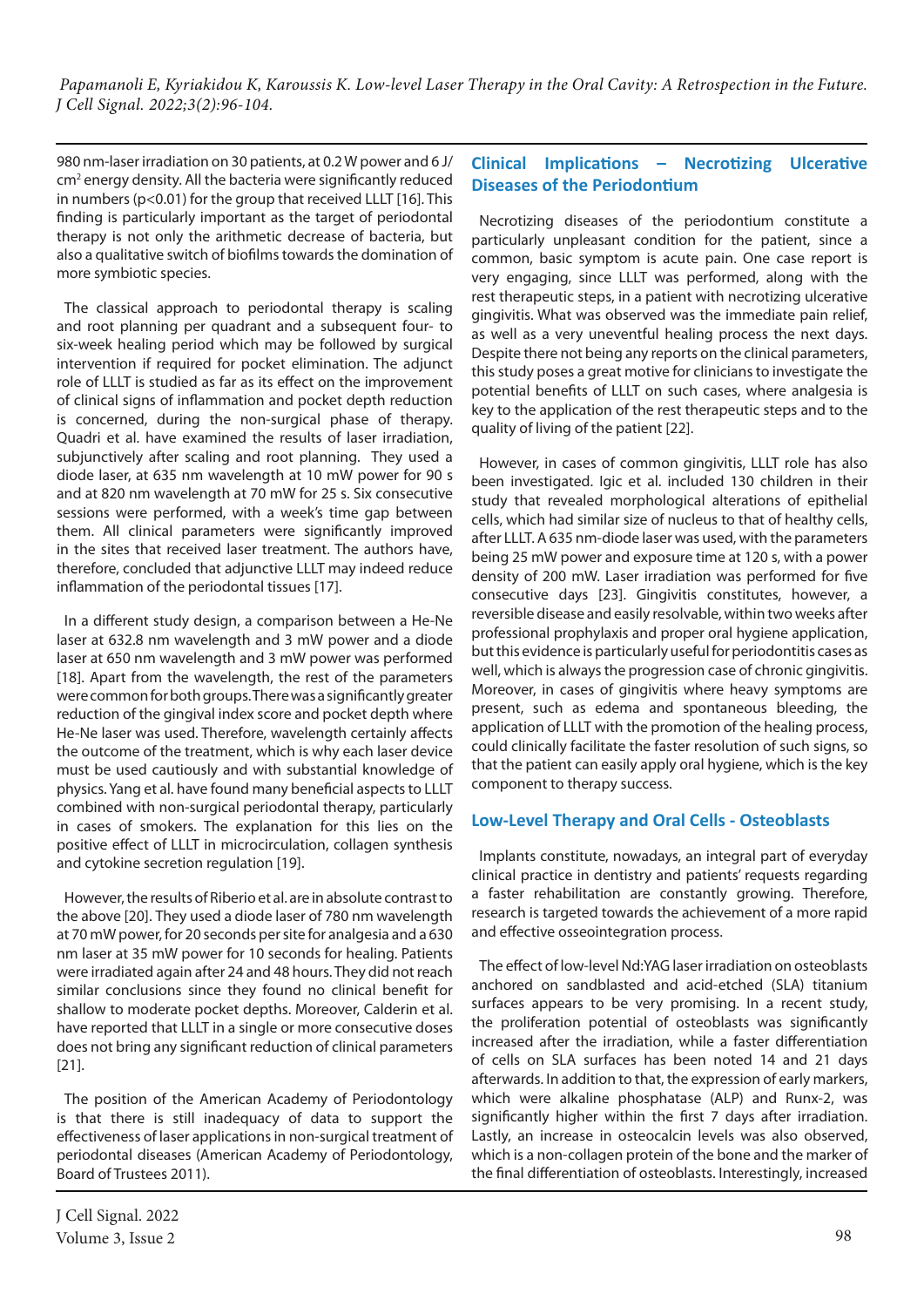proliferation was mostly present on Tissue Culture Plastic (TCP-Polysterene) and smooth titanium surfaces, whereas when it came to SLA surfaces, increased differentiation was noted [24].

Khadra et al. report increased levels of calcium and phosphorus, as well as greater bone-to-implant contact, after LLLT irradiation with an 810 nm diode laser [25]. An interesting finding is that of Dortbudak et al., who have revealed a significantly greater viability of osteoblasts on the first stages of healing, after implant placement, using a 630 nm-diode laser. In another study by this group, osteoblasts derived from mesenchymal cells were irradiated *in vitro* on days 3, 5 and 7 of culture with a 690 nm-diode laser for 60s. Bone deposition was significantly more evident in lased cultures and, the authors concluded that LLLT could be proven to be very beneficial for the osseointegration of implants [26]. Bourouni et al. have also proceeded to irradiate co-cultures of immature osteoblastic cells (MG-63) and human gingival fibroblasts, with a single dose of 810 nm laser irradiation, with 15 J/cm2 energy density. Cell proliferation and viability were evaluated for the first three days after irradiation, as well as cell differentiation potential through Collagen Type 1a and ALP gene expression. The thought behind the co-culture was to create a model that was a simulation of flap elevation under clinical circumstances. Proliferation was significantly increased in both cell types, while Collagen 1a expression was also higher in the irradiated groups. However, ALP gene expression was not found to be statistically significant between the test and control groups [27]. Bone irradiation with a CO<sub>2</sub> laser prior to the implant insertion promotes osseointegration and new bone formation [28]. Finally, a diode-laser driven increase of bone morphogenetic protein-2 (BMP-2) is associated with accelerated synthesis of bone and enhanced primary stability in mini-implants [29].

The research interest, however, is not only directed towards the osseointegration achievement, but also to very prevalent, late complications of implants, which are peri-implant diseases and most importantly, periimplantitis. In a systematic review of Albaker et al., the authors have found that the complementary use of low-level laser therapy on peri-implant mucositis treatment leads to further reduction of inflammation [30]. However, they have underlined the inadequacy of data to perform a meta-analysis, as well as the importance of the existence of confounding factors, such as smoking. Giannini et al. have also shown that low-level Nd: YAG laser irradiation has bactericidal effect in clinical conditions, without destroying the implant surface and osseointegration due to extreme increase of temperature [31].

# **Low-Level Therapy and Oral Cells – Epithelial Cells and Fibroblasts**

Epithelial cells play an important role in tissue healing processes. It has been shown that after trauma, this cell group proliferates and migrates to that area, while concomitantly secreting growth factors that stimulate the underlying tissues. Low-level laser irradiation of such cells, *in vitro*, reveals a series of molecular events that are associated with inflammation control and healing acceleration. Near infrared radiation appears to have much greater penetration depth in the tissues, therefore stimulation of the substrate towards an inflammatory response. As far as infrared radiation is concerned, lower energy leads to greater proliferation and metabolic activity of cells.

Basso et al. have used a three-dimensional model for the culture of epithelial cells, an organotypic oral epithelium, as they call it. The reason behind this selection was the better morphological and phenotypic conditions it provides for cell culture, compared to monostromatic models. Moreover, it has been shown that tissue thickness may interfere with irradiation absorbance and reflection. The authors exposed human keratinocytes to780 nm-laser irradiation, in three doses, using 0.5, 1.5, 3, 5 and 7 J/cm2 energy doses. Exposure to 0.5 J/cm<sup>2</sup> and 1.5 J/cm<sup>2</sup> has resulted in greater stratification of cells, whereas in the group of 3 J/cm<sup>2</sup>, an epithelium of smaller thickness could be noted. Nevertheless, the greatest rate of proliferation was observed for the lowest energy density given., which was  $0.5$  J/cm<sup>2</sup> [32].

Similarly, to keratinocytes, *in vitro* irradiation with infrared radiation, brings the optimal result as far as their proliferation, migration and viability are concerned [33]. A series of studies by the same group have also been performed to gingival fibroblasts cultures. Basso et al., have exposed fibroblasts to the same energy densities mentioned above and 40mW power density, for three consecutive doses, with an 780 nmdiode laser. Cell irradiation with 0.5 and 3 J/cm<sup>2</sup> resulted in a significant increase in cell metabolism. Moreover, the number of viable cells for those two groups was significantly higher, meaning LLLT can promote biostimulation of fibroblasts. In another study, gingival fibroblasts were initially stimulated with several inflammatory cytokines (IL-1β, TNF-a, IL-6 and IL-8) for 24 hours. Afterwards, all test groups received three doses of 780 nm-laser irradiation, with 25mW power density and 0.5 to 3 J/ $cm<sup>2</sup>$  energy density. Cell migration, as an indicator of wound healing, was assessed, as well as cell proliferation, Collagen 1 and vascular endothelial growth factor (VEGF) synthesis. IL-6 and IL-8 resulted in a statistically significant alteration in cell migration and wound area, but overall, all cytokines decreased the migration potential of the cells. Moreover, these cytokines lead to reduced collagen and VEGF expression. LLLT with 0.5 J/cm<sup>2</sup> energy density has significantly increased cell proliferation (1.2 times), as well as migration (0.3 times). LLLT also lead to greater gene expression of VEGF and EGF [34,35].Martignago also has reported an increase in VEGF and Type I Collagen after exposure of mice fibroblasts to LLLT [36].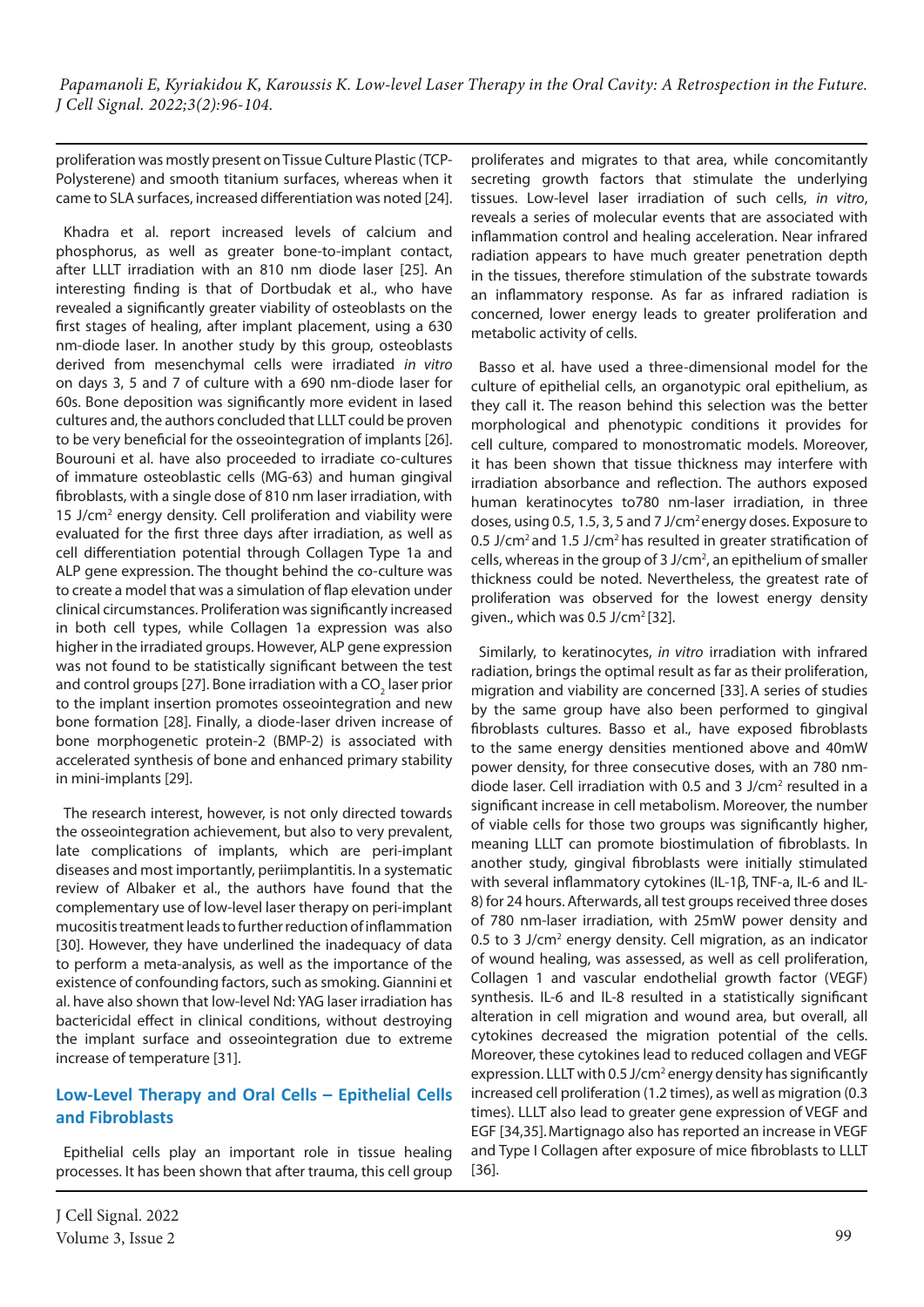In a recent systematic review, Bakshi et al. have evaluated different diode lasers and the effect of irradiation on human gingival fibroblasts [37]. Overall, various wavelengths were used in the studies included and the authors have divided them in different categories, depending on the wavelength range. For all wavelengths used, which ranged between 600- 1000 nm, with the most common ones, among others, being 780 nm, 635 nm, 600 nm, 685 nm and 810 nm, for power between 10-30 mW, significant cell proliferation was observed in many studies. Power greater than 500 mW seems to reduce fibroblast population. Even though 940 nm irradiation did not influence cell growth, it resulted in higher expression levels of IGF, VEGF, TGF-β and Type I Collagen mRNA. The cells were irradiated with a single dose at a power of 300 mW for 20 s/ cm2 . Moreover, in one study, included in the systematic review, where 685 nm laser irradiation was used, basic fibroblast growth factor (bFGF), except for the group where 660 nmlaser irradiation was used, insulin-like growth factor-1 (IGF-1) and IGF-binding protein were significantly higher in the irradiated groups.

Interestingly, for the 810 nm irradiation, with power of 10 mW and exposure for 75, 150 and 300 s the stimulation of cell growth was more likely dose-dependent, since 48 and 72 hours after a single dose, the results were no longer statistically significant. However, Frozanfar et al. studied the effect of an 810 nm-diode laser irradiation on cell proliferation and Type-I Collagen gene expression of human gingival fibroblasts. The cells were irradiated for three consecutive days and the laser parameters selected were 50 mW power and 4 J/cm2 energy density. Despite there not being a significant difference in proliferation within the first 24 hours, the next two days revealed a significant increase in viable cells numbers. Overall, for the spectrum of 600-700 nm, 10-30 mW is the optimal power, while in the 700-800 nm spectrum, 25-50 mW power is preferred. Unfortunately, no other optimal parameters for each wavelength could be identified by the authors [38,39]. In a recently published study by Karoussis et al., gingival fibroblasts were stimulated with a single of 2, 4, 6 or 12 J/cm<sup>2</sup>. The effects of LLLT on EGF, TGF and VEGF were examined, and the investigators found that  $12$  J/cm<sup>2</sup> is the optimal energy density, since it provoked a significantly higher expression of Collagen I, VEGF and EGF [40].

Other groups have associated cell response to LLLT with age. According to Pansani et al., who used 780 nm laser irradiation on young and elderly gingival fibroblasts, at 25 mW power, cell migration was greater in young fibroblasts. This was also observed when they stimulated such cells with EGF. However, only LLLT managed to promote this event on elderly fibroblasts. Interestingly, synthesis of VEGF was significantly reduced in the group of elderly cells after irradiation, but VEGF expression was much higher for both cells type after LLLT [41].

Choi et al. studied the implication of LLLT with inflammatory

cytokines and the molecular pathways implicated. They found that 635 nm irradiation leads to the suppression of inflammatory cytokine expression on gingival fibroblasts. The expression of cyclooxygenase-2 (COX-2), PGE 2 production and phosphorylation of ERK, p38, JNK, which are integral parts of the MAPK pathway were evaluated. The authors have found that LLLT inhibited the gene expression of IL-6 and IL-8, whereas also decreased phosphorylation of p38 regardless of the presence of LPS. In the presence of LPS, LLLT also seemed to increase JNK phosphorylation. PGE 2 and COX-2 expressions were increased upon LPS stimulation but were significantly decreased after irradiation. This mediation of the pathway implicated in inflammatory cytokine expression is particularly important [42]. Lim et al. also report that 635 nm irradiation on immortalized hGFs lead to significant increase of COX-2 and PGE2 in previously LPS-treated cells [43].

Cardoso et al. have recently studied the effect of LLLT on cytokines IL-6 and IL-8 in a 3d culture model. They used 780 nm-laser irradiation at 0.025 W power, in cells that were formerly incubated with the cytokines. Photobiomodulation of the cells resulted in decreased synthesis of TNF-a and increased VEGF expression, which was reduced in the groups that received cytokines [44]. Kocherova et al. proceeded to compare two different wavelengths, 635 nm and 808 nm, as far as gingival fibroblast oxidative stress and inflammation markers were concerned. The parameters applied were 100 mW power and 4J/cm<sup>2</sup> energy density. Irradiation with either wavelength led to the decrease of the genes related with apoptosis, which were p53, CASP9 and BAX. Furthermore, the authors report that the best results were retrieved after the third irradiation [45].Pansani et al. cultured gingival fibroblasts on titanium and zirconia surfaces and stimulated them with *E. coli* derived LPS. They proceeded to irradiate the test groups with 780nm-laser irradiation at 0.5, 1.5 and 3 J/cm<sup>2</sup>. The two highest doses led to downregulation of IL-6 synthesis on both titanium and zirconia surfaces, while concomitantly reducing IL-8 synthesis on zirconia surfaces. For the highest energy density, in both groups, VEGF expression was also increased [46].

Apart from diode lasers, LLLT with Er:YAG laser also appears to increase the expression of galectin-7 protein in human gingival fibroblasts, which can lead to increased cell proliferation [47].When it comes to Nd:YAG laser, Gkogkos et al. have investigated the effect of LLLT with this wavelength on fibroblasts, using energy densities of 2.6, 5.3, 7.9 and 15.8 J/cm<sup>2</sup>. They found that all doses led to higher cell proliferation, which was statistically significant in the group of the highest energy density. EGF was also increased in all groups, but its highest expression was at the lowest energy density [48]. Another study by the same group revealed the beneficial effect of Nd:YAG laser irradiation on human periodontal ligament cells. For the same energy densities, as in the previous study, cell proliferation was increased, but mainly for the groups that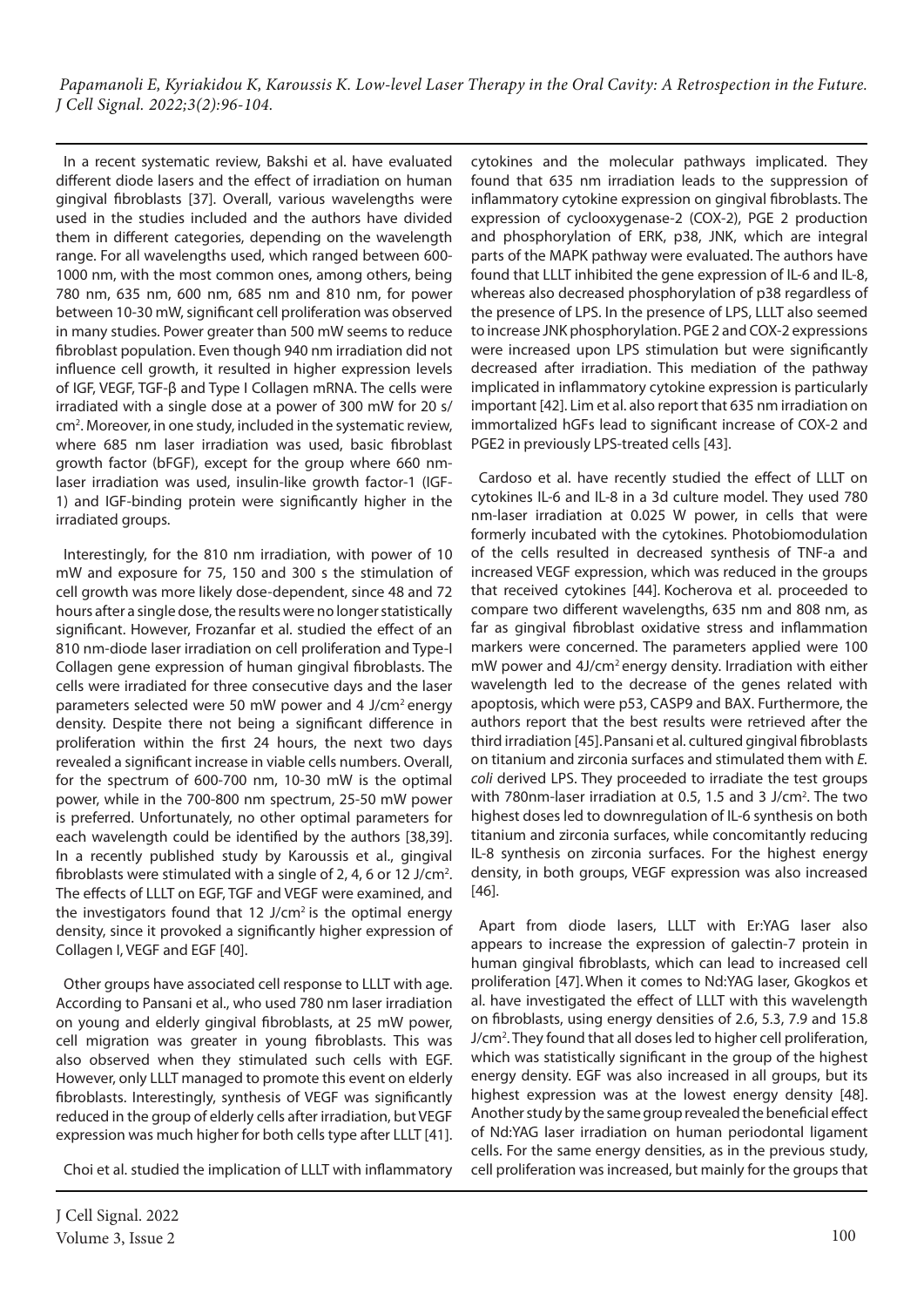

**Figure 2:** Microscopy photograph of human gingival fibroblasts 48 hours after treatment, that have not received LLLT and served as the control group. Courtesy of Gkogkos et al, 2015 [48].



**Figure 3:** Microscopy photograph of human gingival fibroblasts 48 hours after low- level laser irradiation. Courtesy of Gkogkos et al, 2015 [48].

J Cell Signal. 2022 Volume 3, Issue 2 101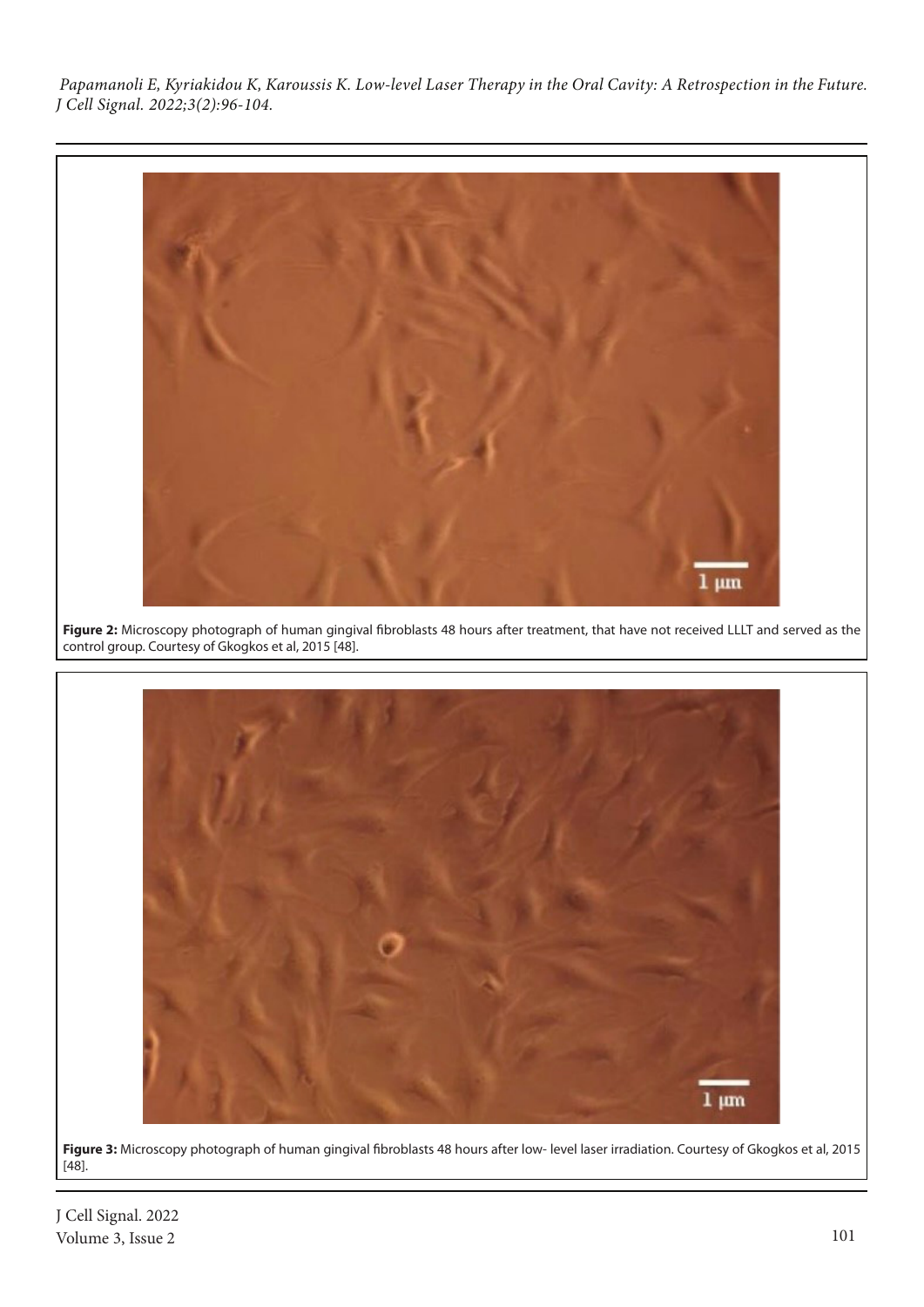received 5.3 and 15.8 J/cm<sup>2</sup> at 72 hours. The results regarding EGF, VEGF and bFGF expression remained unclear [49]. Finally, in another study, hFGs that were previously challenged with LPS, were irradiated either with 810 nm laser or Nd: YAG laser. LLLT with both wavelengths resulted in inhibition of expression increase of IL-6 and IL-8, within the first 48 hours [50]. These two wavelengths are very frequently used in clinical practice, with the 810 nm laser presenting the additional advantage of not being absorbed by water. Therefore, it does not cause excessive temperature increase and patient discomfort. Wada et al. also support that Nd:YAG laser irradiation at 0.5 W for 30 s, leads to the upregulation of CXCL8 and NFK-β1 and downregulation of STAT1 and NFK-βΙΑ [51]. On the contrary, according to the preliminary report of Sterczala et al., 635 nm at 64 J/cm<sup>2</sup> and 405 nm at 25 J/cm<sup>2</sup> laser irradiation presented the optimal results in cell metabolic activity, compared to 450 nm, 1064 nm and 980 nm or combinations [52].

### **Conclusions**

Growing *in vitro* and *in vivo*, as well as clinical evidence arise the past years regarding the benefits of Low-Level Laser Treatment in the oral cavity. It is vastly implicated in the treatment of periodontal and peri-implant diseases, playing a very important role on inflammation mediation, or used as an accelerator of the healing process or implant osseointegration. It is a great tool for the modern clinician, since several protocols based on its principles, lead to the reduction of treatment period, morbidity, since the need for surgery after periodontal therapy is lessened, as well as patient discomfort and pain during the therapeutic processes. Certainly, its clinical benefits and advantages to classical protocols need to be studied furtherly, with more clinical trials containing larger samples. Based on the in vitro results and since there are many available wavelengths to be selected and many laser parameters that have not yet been standardized due to the heterogeneity of the available studies, more targeted protocols need to be performed for solid results to be retrieved.

#### **References**

1. Aoki A, Mizutani K, Schwarz F, Sculean A, Yukna RA, Takasaki AA, et al. Periodontal and Peri‐Implant Wound Healing Following Laser Therapy. Periodontology 2000. 2015 Jun;68(1):217-69.

2. Gamaleya NF. Laser biomedical research in the USSR. InLaser applications in medicine and biology 1977 (pp. 1-173). Springer, Boston, MA.

3. Ioannis K Karoussis. Effect Of Nd: YAG Laser Irradiation In The Biological Behavior Of Osteoblasts Cultured On Titanium Surfaces. Research Thesis. Athens 2015. General Part.

4. Emrem Doğan G, Demir T, Orbak R. Effect of Low-Level Laser on Guided Tissue Regeneration Performed with Equine Bone and Membrane in The Treatment of Intrabony Defects: A Clinical Study. Photomedicine and Laser Surgery. 2014 Apr 1;32(4):226-31.

5. David L. Nelson, Michael M. Cox. Lehninger Basic Principles of Biochemistry. 4η Edition. 2011 BROKEN HILL PUBLISHERS.

6. Karu TI. Mitochondrial Signaling In Mammalian Cells Activated By Red And Near‐IR Radiation. Photochemistry And Photobiology. 2008 Sep;84(5):1091-9.

7. Smith KC. The Photobiological Basis of Low-Level Laser Radiation Therapy. Laser Therapy. 1991;3(1):19-24.

8. De Freitas LF, Hamblin MR. Proposed Mechanisms of Photobiomodulation or Low-Level Light Therapy. IEEE Journal of Selected Topics in Quantum Electronics. 2016 Jun 9;22(3):348-64.

9. Lin JY. A User's Guide to Channelrhodopsin Variants: Features, Limitations and Future Developments. Experimental Physiology. 2011 Jan 1;96(1):19-25.

10. Rohacs T. Phosphoinositide Regulation of TRP Channels. Mammalian Transient Receptor Potential (TRP) Cation Channels. 2014:1143-76.

11. Yang WZ, Chen JY, Yu JT, Zhou LW. Effects Of Low Power Laser Irradiation on Intracellular Calcium and Histamine Release In RBL‐2H3 Mast Cells. Photochemistry And Photobiology. 2007 Jul;83(4):979-84.

12. Gu Q, Wang L, Huang F, Schwarz W. Stimulation of TRPV1 By Green Laser Light. Evidence-Based Complementary and Alternative Medicine. 2012 Jan 1;2012.

13. Ryu JJ, Yoo S, Kim KY, Park JS, Bang S, Lee SH, et al. Laser Modulation of Heat and Capsaicin Receptor TRPV1 Leads to Thermal Antinociception. Journal Of Dental Research. 2010 Dec;89(12):1455-60.

14. Albertini R, Aimbire FS, Correa FI, Ribeiro W, Cogo JC, Antunes E, et al. Effects of Different Protocol Doses of Low Power Gallium–Aluminum–Arsenate (Ga–Al–As) Laser Radiation (650 Nm) On Carrageenan Induced Rat Paw Ooedema. Journal Of Photochemistry and Photobiology B: Biology. 2004 May 27;74(2- 3):101-7.

15. Aimbire F, Lopes-Martins RA, Castro-Faria-Neto HC, Albertini R, Chavantes MC, Pacheco MT, et al. Low-Level Laser Therapy Can Reduce Lipopolysaccharide-Induced Contractile Force Dysfunction And TNF-Α Levels in Rat Diaphragm Muscle. Lasers In Medical Science. 2006 Dec;21(4):238-44.

16. Socransky SS, Haffajee AD, Cugini MA, Smith CK, Kent Jr RL. Microbial Complexes In Subgingival Plaque. Journal Of Clinical Periodontology. 1998 Feb;25(2):134-44.

17. Petrović MS, Kannosh IY, Milašin JM, Mihailović DS, Obradović RR, Bubanj SR, et al. Clinical, microbiological and cytomorphometric evaluation of low‐level laser therapy as an adjunct to periodontal therapy in patients with chronic periodontitis. International Journal of Dental Hygiene. 2018 May;16(2):e120-7.

18. Qadri T, Miranda L, Tuner J, Gustafsson A. The short-term effects of low‐level lasers as adjunct therapy in the treatment of periodontal inflammation. Journal of Clinical Periodontology. 2005 Jul;32(7):714-9.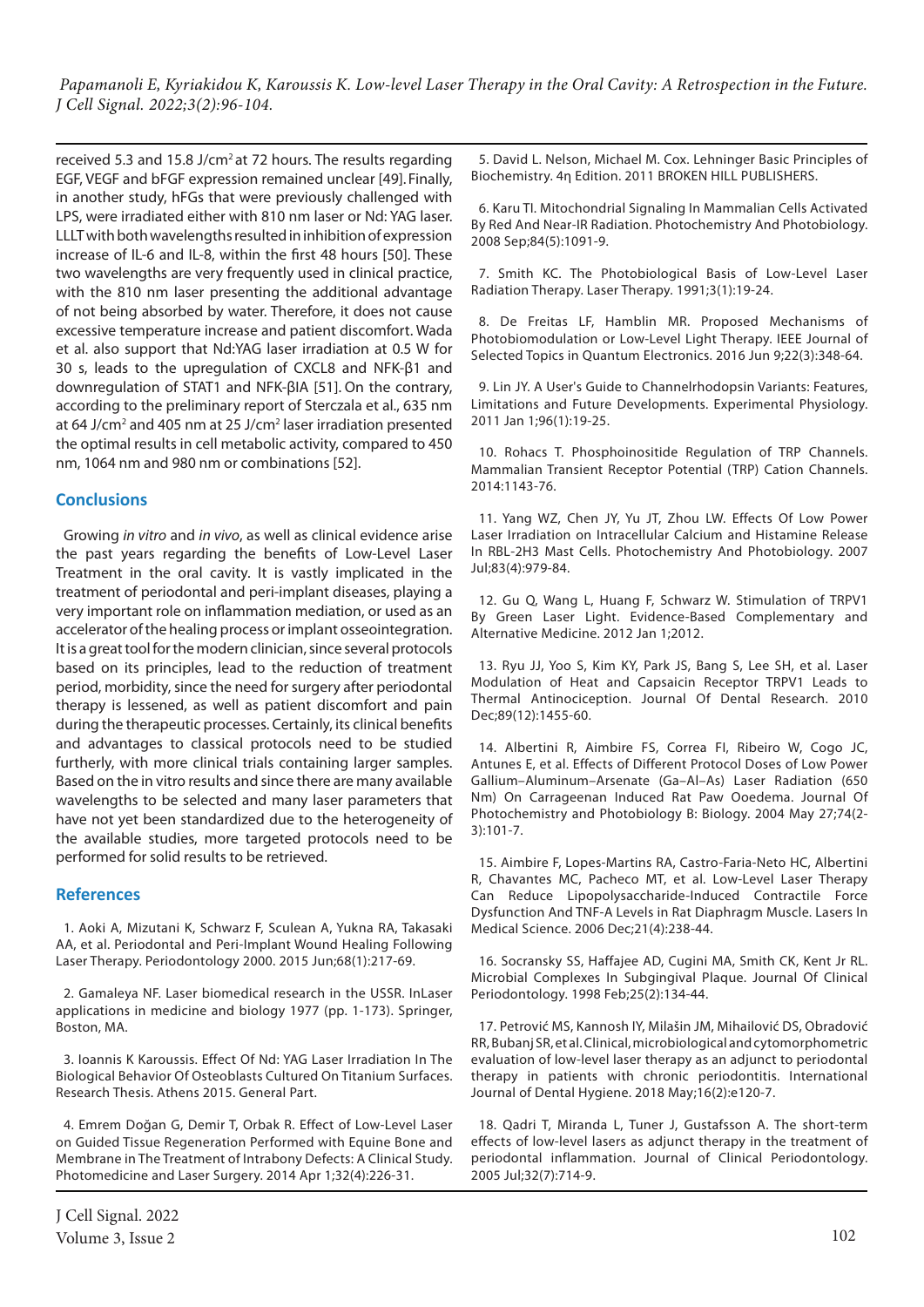19. Qadri T, Bohdanecka P, Tunér J, Miranda L, Altamash M, Gustafsson A. The importance of coherence length in laser phototherapy of gingival inflammation—a pilot study. Lasers in Medical Science. 2007 Nov;22(4):245-51.

20. Ren C, McGrath C, Jin L, Zhang C, Yang Y. The effectiveness of low‐level laser therapy as an adjunct to non‐surgical periodontal treatment: a meta‐analysis. Journal of Periodontal Research. 2017 Feb;52(1):8-20.

21. Ribeiro IW, Sbrana MC, Esper LA, Almeida AL. Evaluation of the effect of the GaAlAs laser on subgingival scaling and root planing. Photomedicine and laser Surgery. 2008 Aug 1;26(4):387-91.

22. Calderín S, García-Núñez JA, Gómez C. Short-term clinical and osteoimmunological effects of scaling and root planing complemented by simple or repeated laser phototherapy in chronic periodontitis. Lasers in Medical Science. 2013 Jan;28(1):157-66.

23. Özberk SS, Gündoğar H, Şenyurt SZ, Erciyas K. Adjunct Use of Low-Level Laser Therapy on the Treatment of Necrotizing Ulcerative Gingivitis: A. A case report. Journal of Lasers in Medical Sciences.2015 Sep;30(7):1855-66.

24. Igic M, Mihailovic D, Kesic L, Milasin J, Apostolovic M, Kostadinovic L, et al. Cytomorphometric and clinical investigation of the gingiva before and after low-level laser therapy of gingivitis in children. Lasers in Medical Science.2018 Winter;9(1):73-75

25. Karoussis IK, Kyriakidou K, Psarros C, Lang NP, Vrotsos IA. Nd: YAG laser radiation (1.064 nm) accelerates differentiation of osteoblasts to osteocytes on smooth and rough titanium surfaces in vitro. Clinical Oral Implants Research. 2017 Jul;28(7):785-90.

26. Khadra M, Kasem N, Haanæs HR, Ellingsen JE, Lyngstadaas SP. Enhancement of bone formation in rat calvarial bone defects using low-level laser therapy. Oral Surgery, Oral Medicine, Oral Pathology, Oral Radiology, and Endodontology. 2004 Jun 1;97(6):693-700.

27. Dörtbudak O, Haas R, Mailath‐Pokorny G. Effect of low‐power laser irradiation on bony implant sites. Clinical oral Implants Research. 2002 Jun;13(3):288-92.

28. Bourouni I, Kyriakidou K, Fourmousis I, Vrotsos IA, Karoussis IK. Low Level Laser Therapy With an 810-nm Diode Laser Affects the Proliferation and Differentiation of Premature Osteoblasts and Human Gingival Fibroblasts In Vitro. Journal of Lasers in Medical Sciences. 2021;12:e33.

29. Naka T, Yokose S. Application of laser-induced bone therapy by carbon dioxide laser irradiation in implant therapy. International Journal of Dentistry. 2012 Jan 1;2012:409496.

30. Omasa S, Motoyoshi M, Arai Y, Ejima KI, Shimizu N. Low-level laser therapy enhances the stability of orthodontic mini-implants via bone formation related to BMP-2 expression in a rat model. Photomedicine and Laser Surgery. 2012 May 1;30(5):255-61.

31. Albaker AM, ArRejaie AS, Alrabiah M, Abduljabbar T. Effect of photodynamic and laser therapy in the treatment of peri-implant mucositis: A systematic review. Photodiagnosis and Photodynamic

Therapy. 2018 Mar 1;21:147-52.

32. Giannini R, Vassalli M, Chellini F, Polidori L, Dei R, Giannelli M. Neodymium: yttrium aluminum garnet laser irradiation with low pulse energy: a potential tool for the treatment of peri‐implant disease. Clinical oral Implants Research. 2006 Dec;17(6):638-43.

33. Basso FG, Pansani TN, Soares DG, Hebling J, de Souza Costa CA. LLLT effects on oral keratinocytes in an organotypic 3D model. Photochemistry and Photobiology. 2018 Jan;94(1):190-4.

34. Pansani TN, Basso FG, Turirioni AS, Kurachi C, Hebling J, de Souza Costa CA. Effects of low-level laser therapy on the proliferation and apoptosis of gingival fibroblasts treated with zoledronic acid. International journal of Oral and Maxillofacial Surgery. 2014 Aug 1;43(8):1030-4.

35. Basso FG, Soares DG, Pansani TN, Cardoso LM, Scheffel DL, de Souza Costa CA, et al. Proliferation, migration, and expression of oral‐mucosal‐healing‐related genes by oral fibroblasts receiving low-level laser therapy after inflammatory cytokines challenge. Lasers in Surgery and Medicine. 2016 Dec;48(10):1006-14.

36. Basso FG, Soares DG, de Souza Costa CA, Hebling J. Low-level laser therapy in 3D cell culture model using gingival fibroblasts. Lasers in Medical Science. 2016 Jul;31(5):973-8.

37. Martignago CC, Oliveira RF, Pires-Oliveira DA, Oliveira PD, Pacheco Soares C, Monzani PS, et al. Effect of low-level laser therapy on the gene expression of collagen and vascular endothelial growth factor in a culture of fibroblast cells in mice. Lasers in Medical Science. 2015 Jan;30(1):203-8.

38. Bakshi PV, Setty SB, Kulkarni MR. Photobiomodulation of human gingival fibroblasts with diode laser-A systematic review. Journal of Indian Society of Periodontology. 2022 Jan 1;26(1):5-12.

39. Frozanfar A, Ramezani M, Rahpeyma A, Khajehahmadi S, Arbab HR. The effects of low level laser therapy on the expression of collagen type I gene and proliferation of human gingival fibroblasts (Hgf3-Pi 53): in vitro study. Iranian Journal of Basic Medical Sciences. 2013 Oct;16(10):1071-4.

40. Karoussis IK, Kyriakidou K, Psarros C, Afouxenides P, Vrotsos IA. Dosage Effects of an 810 nm Diode Laser on the Proliferation and Growth Factor Expression of Human Gingival Fibroblasts. Journal of Lasers in Medical Sciences. 2021;12:e25.

41. Pansani TN, Basso FG, Turrioni AP, Soares DG, Hebling J, de Souza Costa CA. Effects of low-level laser therapy and epidermal growth factor on the activities of gingival fibroblasts obtained from young or elderly individuals. Lasers in Medical Science. 2017 Jan;32(1):45-52.

42. Choi H, Lim W, Kim I, Kim J, Ko Y, Kwon H, et al. Inflammatory cytokines are suppressed by light-emitting diode irradiation of P. gingivalis LPS-treated human gingival fibroblasts. Lasers in Medical Science. 2012 Mar;27(2):459-67.

43. Lim W, Kim J, Kim S, Karna S, Won J, Jeon SM, et al. Modulation of Lipopolysaccharide‐Induced NF‐κB Signaling Pathway by 635 nm Irradiation via Heat Shock Protein 27 in Human Gingival Fibroblast Cells. Photochemistry and Photobiology. 2013 Jan;89(1):199-207.